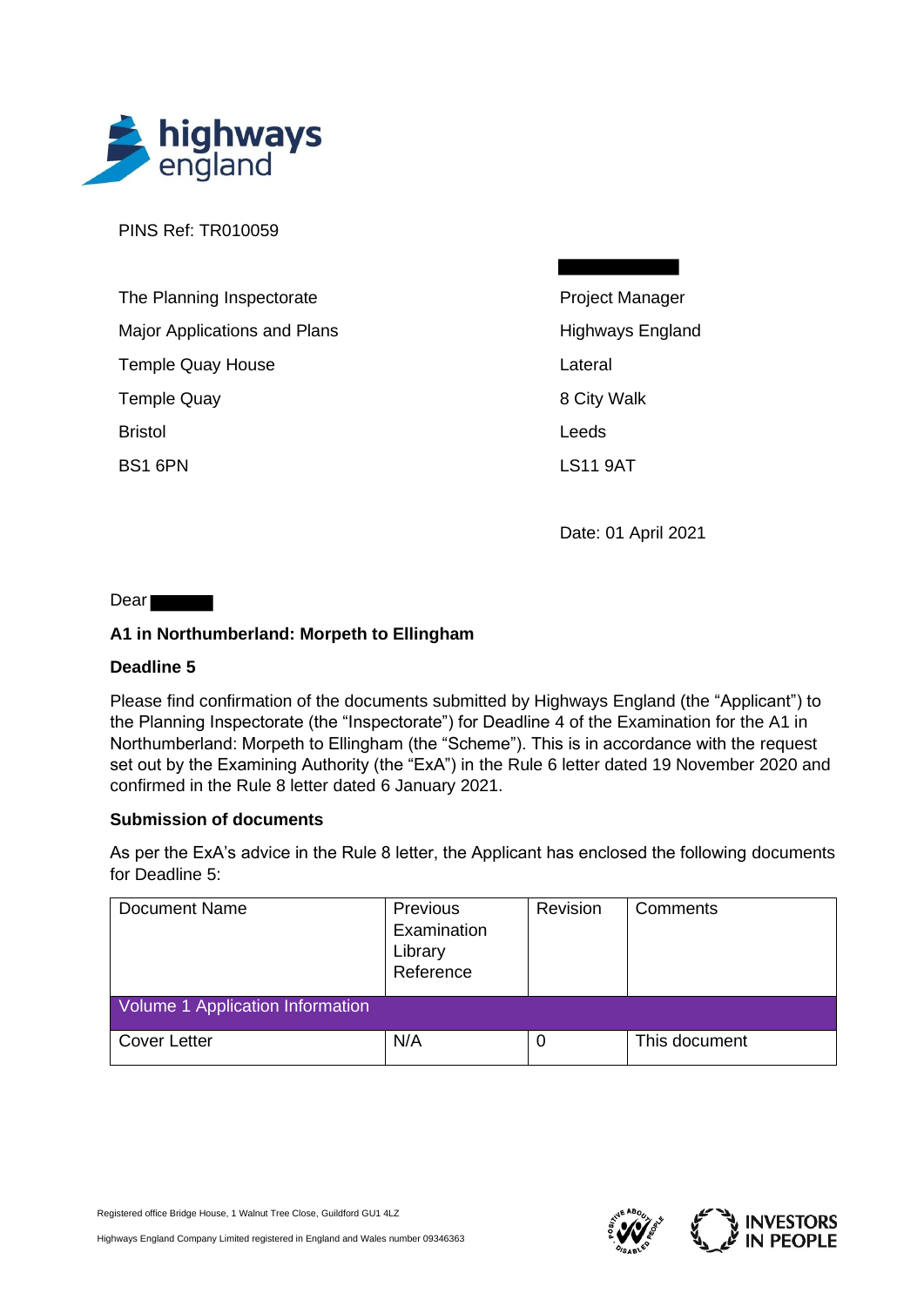| 1.5 Application Document Tracker                               | REP4-002        | 5              | Submitted to include<br>Deadline 5 submissions                                                                                        |  |
|----------------------------------------------------------------|-----------------|----------------|---------------------------------------------------------------------------------------------------------------------------------------|--|
| Volume 2 Plans/drawings/sections                               |                 |                |                                                                                                                                       |  |
| 2.4 General Arrangement Plan                                   | APP-008         | $\overline{2}$ | Updated to show<br>widening of East Linkhall<br>Road in Part B from<br>single to two-lane in<br>response to query from<br>ExA at ISH1 |  |
| 2.8 Structures Engineering<br>Drawings and sections plan       | APP-012         | $\overline{2}$ | Updated to show<br>extension of Linkhall<br>Culvert to accommodate<br>increase in East Linkhall<br>Road width                         |  |
| Volume 3 Draft Development Consent Order and Related Documents |                 |                |                                                                                                                                       |  |
| 3.1 draft Development Consent<br>Order (clean)                 | <b>REP4-004</b> | 6              | Updated in response to<br><b>ExA's Further Written</b><br>Questions                                                                   |  |
| 3.1 draft Development Consent<br>Order (tracked)               | REP4-005        | 6a             | Updated in response to<br><b>ExA's Further Written</b><br>Questions                                                                   |  |
| 3.4 Schedule of changes to draft<br>Development Consent Order  | <b>REP4-047</b> | $\overline{4}$ | Updated in response to<br><b>ExA's Further Written</b><br>Questions                                                                   |  |
| <b>Volume 4 Compulsory Acquisition Information</b>             |                 |                |                                                                                                                                       |  |
| 4.1 Statement of Reasons (clean)                               | APP-018         | $\overline{2}$ | Updated in response to<br><b>ExA's Further Written</b><br>Questions                                                                   |  |
| 4.1 Statement of Reasons<br>(tracked)                          | APP-018         | 2a             | Updated in response to<br><b>ExA's Further Written</b><br>Questions                                                                   |  |
| <b>Volume 6 Environmental Statement and Related Documents</b>  |                 |                |                                                                                                                                       |  |



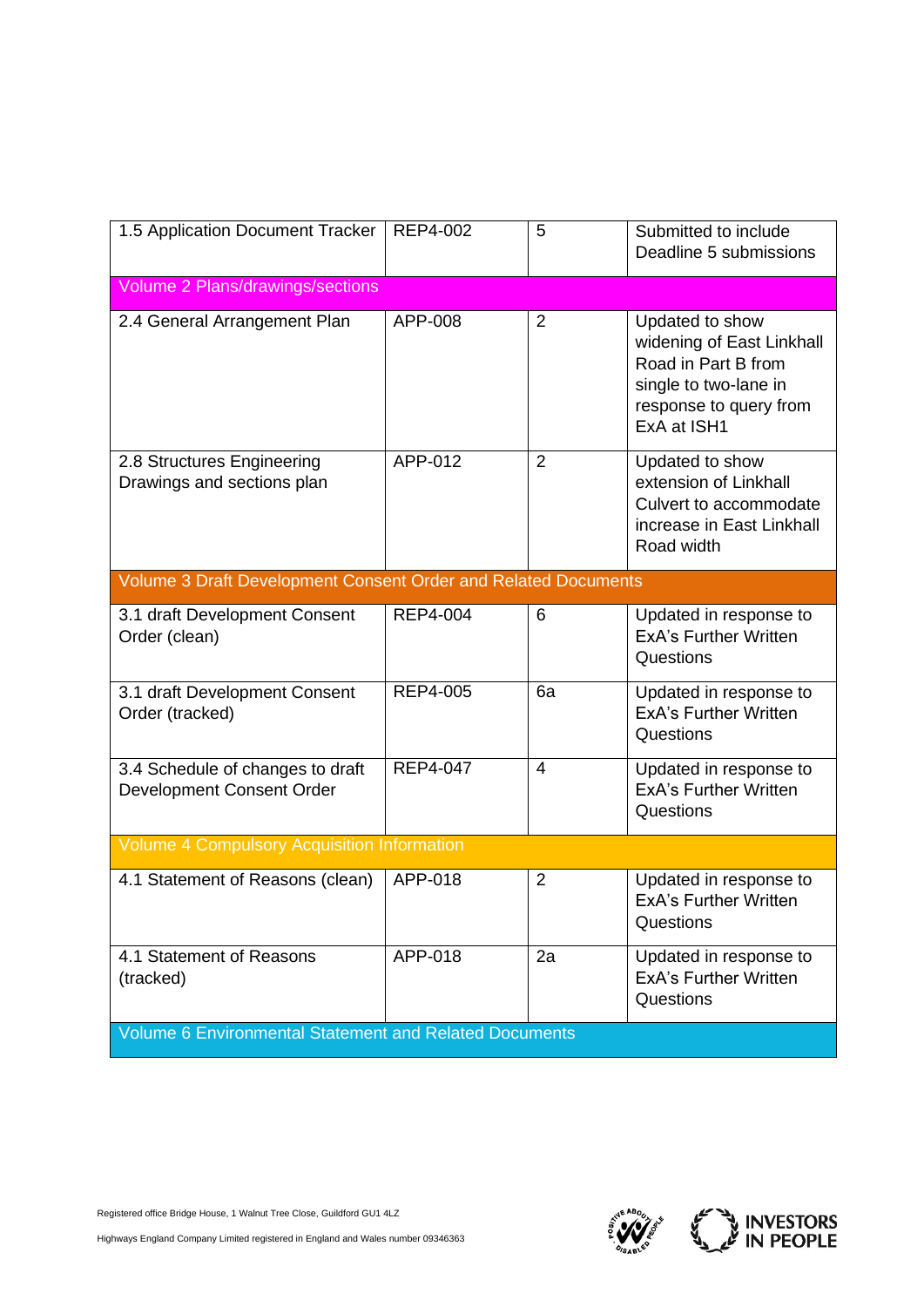| 6.28 Biodiversity No Net Loss<br>Assessment for the Scheme<br>(clean)                                            | REP2-009 | $\overline{2}$ | Submitted with updates<br>to hedgerow and<br>woodland calculations.        |
|------------------------------------------------------------------------------------------------------------------|----------|----------------|----------------------------------------------------------------------------|
| 6.28 Biodiversity No Net Loss<br>Assessment for the Scheme<br>(tracked)                                          | REP2-009 | 2a             | Submitted with updates<br>to hedgerow and<br>woodland calculations.        |
| <b>Volume 7 Other Documents</b>                                                                                  |          |                |                                                                            |
| 7.21 Applicant's Responses to the<br><b>ExA's Further Written Questions</b><br>(EXQ2)                            | N/A      | 0              | Response to ExA's<br><b>Further Written</b><br>Questions                   |
| 7.21.1. Appendix A - Highways<br>England Design Panel 27-Nov-<br>2015 Meeting Summary WQ<br><b>GEN.210</b>       | N/A      | 0              | Response to ExA's<br><b>Further Written</b><br>Questions                   |
| 7.21.2 Appendix B - Interim<br>Advice Note 135 10 Landscape<br>and Visual Effects Assessment<br><b>WQ LV.2.1</b> | N/A      | $\overline{0}$ | Response to ExA's<br><b>Further Written</b><br>Questions                   |
| 7.21.3. Appendix C - Former and<br>Updated DMRB Guidance WQ<br><b>GEN.2.1</b>                                    | N/A      | $\overline{0}$ | Response to ExA's<br><b>Further Written</b><br>Questions                   |
| 7.21.4. Appendix D - Population<br>and Human Health Properties<br>Assessment WQ PHH.2.3                          | N/A      | $\overline{0}$ | Response to ExA's<br><b>Further Written</b><br>Questions                   |
| 7.21.5 Appendix E - Natural<br>England's Air Quality Position WQ<br>AQ.2.3                                       | N/A      | $\overline{0}$ | Response to ExA's<br><b>Further Written</b><br>Questions                   |
| 7.22 Applicant's Responses to<br>Deadline 4 Submissions                                                          | N/A      | $\mathbf 0$    | Response to Deadline 4<br>submissions made by<br><b>Interested Parties</b> |
| 7.22.1 Appendix i - The<br><b>Warreners Private Means of</b><br><b>Access Options</b>                            | N/A      | $\overline{0}$ | Response to Deadline 4<br>submissions made by<br><b>Interested Parties</b> |



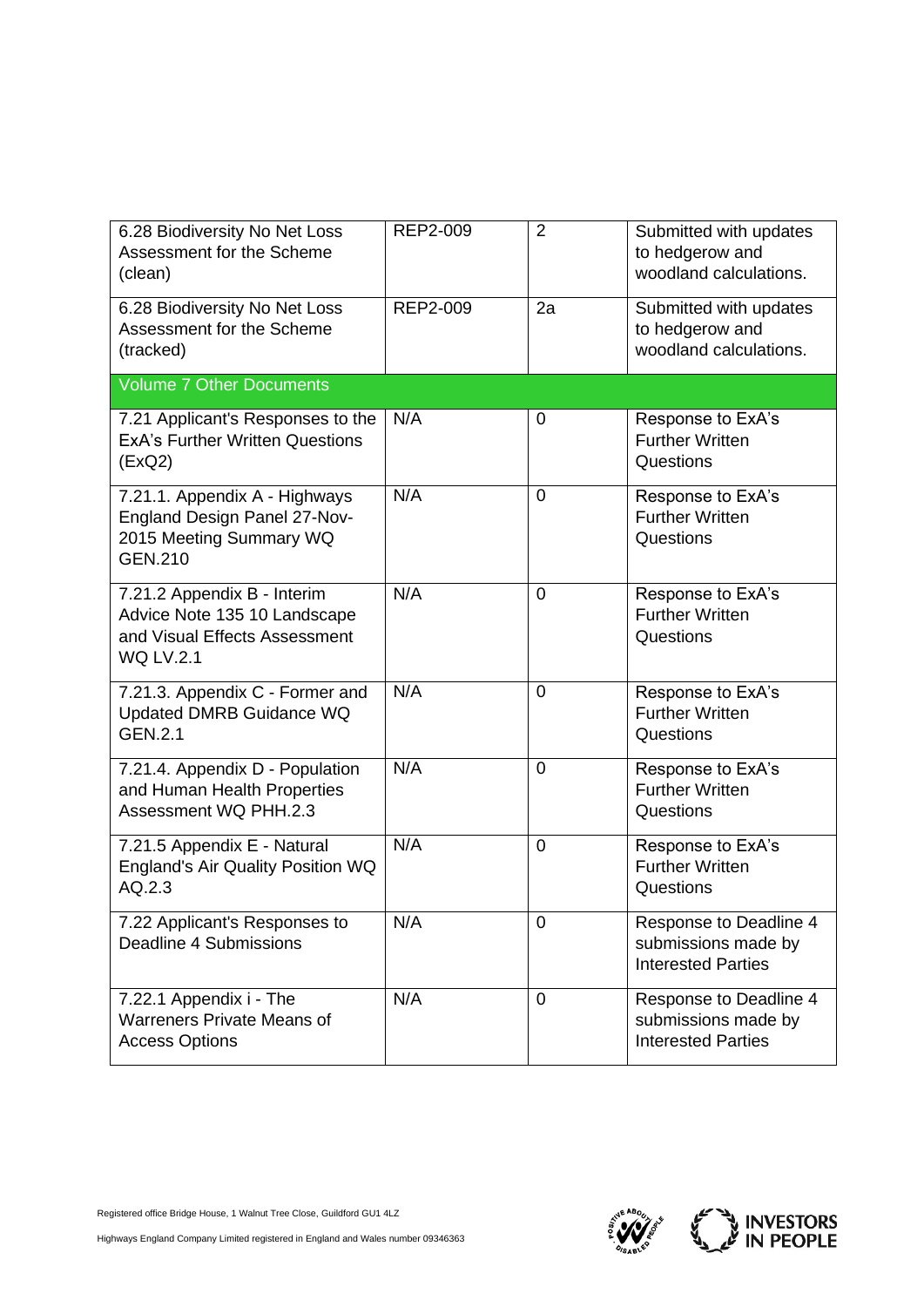| 7.22.2 Appendix ii - Updated<br>Accompanied Site Inspection<br>Itinerary        | N/A             | 0              | Response to Deadline 4<br>submissions made by<br><b>Interested Parties</b>       |
|---------------------------------------------------------------------------------|-----------------|----------------|----------------------------------------------------------------------------------|
| 7.8.5 Compulsory Acquisition<br>Schedule (clean)                                | N/A             | $\overline{4}$ | <b>Updated following</b><br>discussions with<br>stakeholders since<br>Deadline 4 |
| 7.8.5 Compulsory Acquisition<br>Schedule (tracked)                              | N/A             | 4a             | <b>Updated following</b><br>discussions with<br>stakeholders since<br>Deadline 4 |
| 7.6B Statement of Common<br><b>Ground with Natural England</b>                  | REP4-017        | 3              | <b>Updated following</b><br>discussions with<br>stakeholders since<br>Deadline 4 |
| 7.6C Statement of Common<br><b>Ground with the Environment</b><br>Agency        | <b>REP4-018</b> | 3              | <b>Updated following</b><br>discussions with<br>stakeholders since<br>Deadline 4 |
| 7.6A Statement of Common<br>Ground with Northumberland<br><b>County Council</b> | REP4-016        | 3              | <b>Updated following</b><br>discussions with<br>stakeholders since<br>Deadline 4 |
| 7.6G Statement of Common<br>Ground with Northern Powergrid                      | <b>REP2-14</b>  | $\mathbf{1}$   | <b>Updated following</b><br>discussions with<br>stakeholders since<br>Deadline 4 |
| 7.I Statement of Common Ground<br>with Northumbrian Water                       | <b>REP4-021</b> | 3              | <b>Updated following</b><br>discussions with<br>stakeholders since<br>Deadline 4 |
| 7.6 Statement of Commonality for<br><b>Statements of Common Ground</b>          | REP4-015        | $\overline{4}$ | Updated following<br>discussions with<br>stakeholders since<br>Deadline 4        |



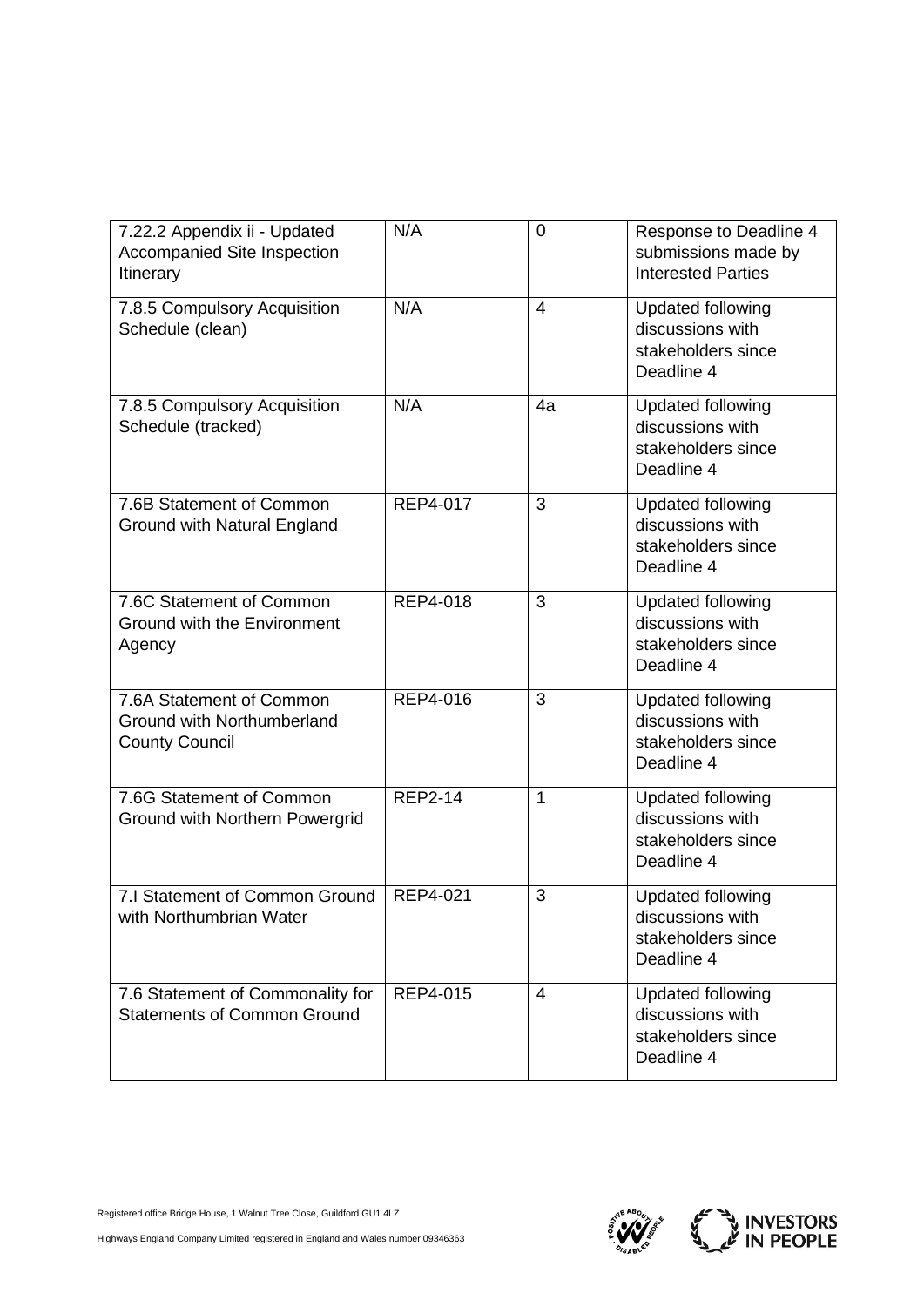| 7.3 Outline Construction<br>Environmental Management Plan<br>(clean)                 | REP4-013        | 4  | Submitted with updates<br>in response to points<br>raised in Deadline 5<br>submissions and Second<br><b>Written Questions.</b> |
|--------------------------------------------------------------------------------------|-----------------|----|--------------------------------------------------------------------------------------------------------------------------------|
| 7.3 Outline Construction<br>Environmental Management Plan<br>(tracked)               | REP4-014        | 4a | Submitted with updates<br>in response to points<br>raised in Deadline 5<br>submissions and Second<br><b>Written Questions.</b> |
| 7.9.1.1 Culvert Mitigation Strategy                                                  | <b>REP1-066</b> | 1  | Updated in response to<br>ongoing discussions with<br>the Environment Agency                                                   |
| 7.23 Applicant's Response to<br>Procedural Decision on Changes<br>to the Application | N/A             | 0  | Response to ExA's<br><b>Procedural Decision</b><br>dated 30 March 2021                                                         |

| <b>Change Requests</b>                                                 |                                                            |                 |                                                                                                                                       |  |
|------------------------------------------------------------------------|------------------------------------------------------------|-----------------|---------------------------------------------------------------------------------------------------------------------------------------|--|
| Document Name                                                          | <b>Previous</b><br>Examination<br><b>Library Reference</b> | <b>Revision</b> | Comments                                                                                                                              |  |
| 2.4 General Arrangement Plan<br>for Change Request                     | REP4-037                                                   | 3               | Updated to show<br>widening of East Linkhall<br>Road in Part B from<br>single to two-lane in<br>response to query from<br>ExA at ISH1 |  |
| 3.1 draft Development Consent<br>Order (clean) for Change<br>Request   | REP4-043                                                   | 7               | Updated in response to<br><b>ExA's Further Written</b><br>Questions                                                                   |  |
| 3.1 draft Development Consent<br>Order (tracked) for Change<br>Request | <b>REP4-044</b>                                            | 7a              | Updated in response to<br>ExA's Further Written<br>Questions                                                                          |  |